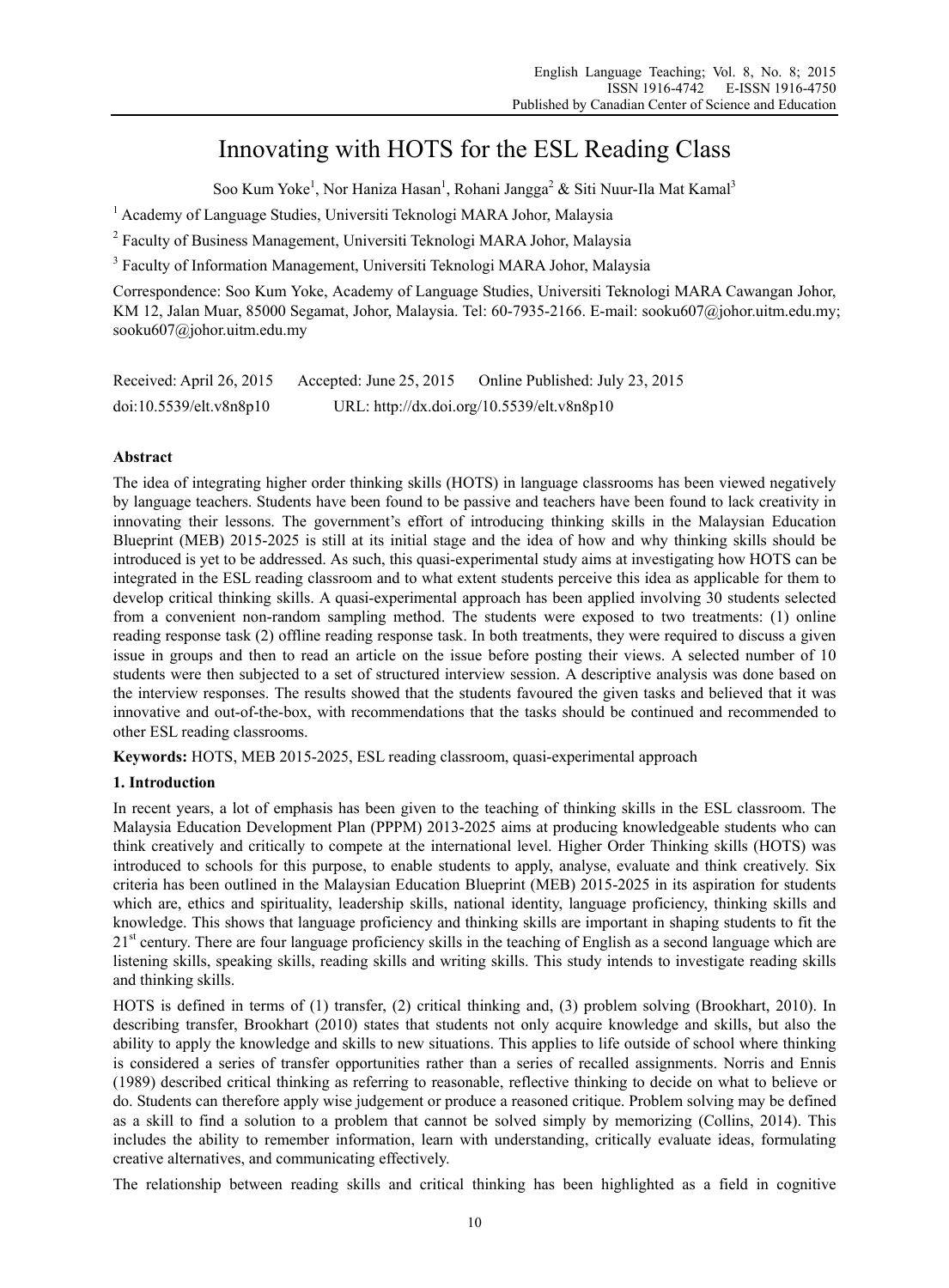psychology. Piaget (1952) presented three cognitive processes which are assimilation, accommodation, and equilibrium. Assimilation is explained as a continuous process that helps one to integrate new information with existing schemata. Accommodation is the process of developing or constructing new schemata because there is no prior schema to add on to or modify. Equilibrium is a balance between assimilation and accommodation. According to Rubin (1997), equilibrium process would enable a child to see similarities between the stimuli and assimilate them, and also determine when new schemata are needed for accommodation.

A number of researches support the idea that critical thinking and reading are interrelated (Beck, 1989; Ruggiero, 1984; Yu-hui et al., 2010). Critical thinking enables one to work out reading texts by generalizing and interpreting, analyzing according to prior or world knowledge and synthasising. However, the investigation of how teachers construct pedagogical content knowledge for teacing language skills by integrating HOTS in Malaysian ESL classrooms is scant (Malini & Sarjit, 2014).

# **2. Review of Literature**

#### *2.1 The Concept of HOTS*

The Malaysian curriculum stresses on developing thinking skills. Although the concept of HOTS was introduced as far back as the 1980s, it has not been executed fully in the school system. Hillocks (1986) asserts that the success of HOTS implementation depends on the level of students autonomy and interaction. Teachers' lack of pedagogical knowledge in innovating their practices by integrating HOTS in their lessons has also been found to be problematic. Yee et al. (2012) argues that students should be taught to acquire HOTS so that they will be able to answer questions in the exam that requires thinking skills. A project involving several American schools on various approaches to synthesise theories related to HOTS revealed that HOTS had positive long term learning impact on students rather than the conventional rote learning. It was also found that teachers had to used the following teaching approaches to get the desired results: build background knowledge, classify things into categories, arrange items along some dimension, make hypotheses, draw inferences, analyse things into their components, solve problems and encourage students to think using thinking strategies (National Research Council, 1987).

In explaining pedagogical practices of HOTS, Fangenheim's model (2006), which is an adaptation of Bloom's Taxanomy, stresses the importance of teachers' application of creative and innovative strategies to engage their students to learning via their thinking abilities through various activities. In doing so, the classroom environment is impacted with positive learning and high motivation in pursing challenging tasks (Ames, 1992; Kaplan et al., 2002).

Bloom's Taxonomy has been widely used as a framework for teaching thinking skills. The idea was to promote higher order thinking in education such as analyzing and evaluating rather than rote learning and it should include cognitive, affective and psychomotor skills.

| <b>Bloom's Taxonomy level</b> | <b>Description of level</b>                                                                                                                                                        | <b>Example</b><br>Recite the facts that have been learnt;<br>define a term.                                                |  |  |
|-------------------------------|------------------------------------------------------------------------------------------------------------------------------------------------------------------------------------|----------------------------------------------------------------------------------------------------------------------------|--|--|
| Knowledge                     | Recall data or information                                                                                                                                                         |                                                                                                                            |  |  |
| Comprehension                 | Understand the meaning, translation,<br>interpretation<br>of instruction<br>and<br>problems                                                                                        | Explain in your own words the steps for<br>performing a task; translate a formula to<br>a written text.                    |  |  |
| <b>Application</b>            | Use a concept in a new situation;<br>apply what was learnt in<br>the<br>situations<br>classroom into<br>novel<br>outside the classroom                                             | Apply theories learnt to actual real life<br>situations; applying new vocabulary<br>learnt to conversations in daily life. |  |  |
| <b>Analysis</b>               | Separate material or concepts into<br>that<br>component<br>parts<br>its<br>SO.<br>organizational structure<br>be<br>may<br>understood; distinguish between facts<br>and inferences | Recognise logical fallacies in reasoning;<br>gather information and selecting relevant<br>ones for the required task.      |  |  |
| <b>Synthesis</b>              |                                                                                                                                                                                    | Put parts together to form a whole, Writing a process manual; designing a                                                  |  |  |

Table 1. Bloom's taxonomy cognitive domain (adapted from Collins, 2014)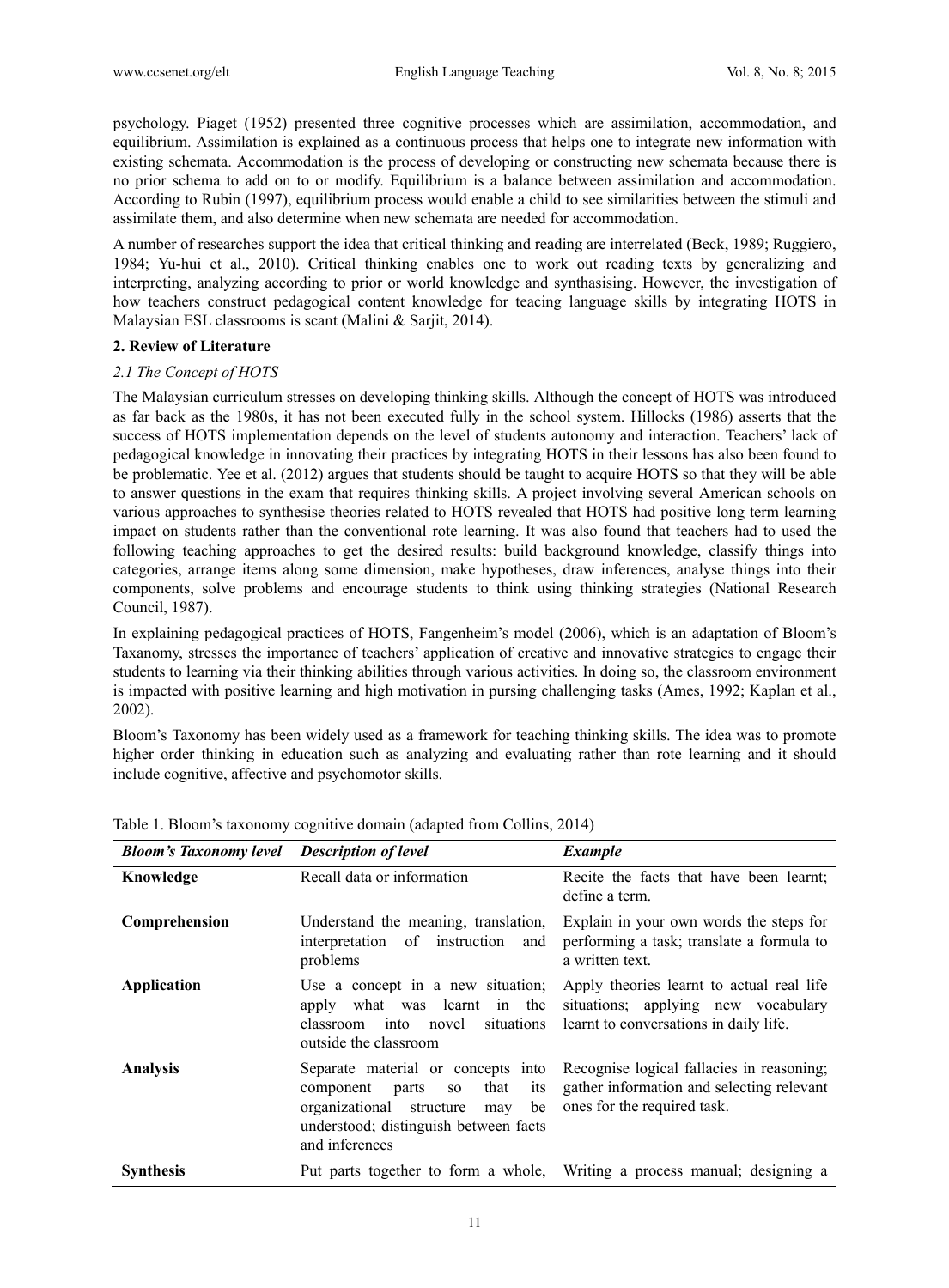|          | with emphasis on creating a new<br>meaning or structure | machine to perform a specific task;<br>integrating training from several sources<br>to solve a problem; revising and<br>processing to improve an outcome. |
|----------|---------------------------------------------------------|-----------------------------------------------------------------------------------------------------------------------------------------------------------|
| Evaluate | or materials                                            | Make judgement on the value of ideas Select the most effective solutions;<br>explain and justify an application.                                          |

#### *2.2 The Education System in Malaysia*

The Education system in Malaysia is centralized with all public schools funded by the Federal Government. The Ministry of Education then administers its responsibilities together with the State Education Departments and the District Education Offices. The Ministry of Education is mainly responsible for policy making and implementation while the State Education Departments, Distric Education Offices and Schools are implementers of the Minitry's policy.

The Education system in Malaysia is largely influenced by the British Education system but reform efforts have been made to fit our country's needs. In 1956, The Razak Report laid the foundation for a new education system for a new independent and multiracial Malaysia. In 1979, a cabinet committee was formed to review the Education Policy which resulted in the introduction of the Integrated Primary School Curriculum in 1982 and the Integrated Curriculum for Secondary Schools in 1988. Reform efforts in the 1980s were basically based on the National Philosophy of Education (NPE) which aimed at producing individuals who are intellectually, spiritually, emotionally and physically balanced and harmonious. In the 1990s, the efforts were focused on the realization of Vision 2020 to be a fully developed nation. It is the outcome of these efforts that has led to a more serious and explicit attempt to teach thinking skills in schools. Thus, the Malaysia Education Development Plan (PPPM) 2013-2025 was introduced followed by the Malaysian Education Blueprint (MEB) 2015-2025 on April 7, 2015. The aims are to produce knowledgeable individuals who are capable to think creatively and critically equipped with skills and attributes of ethics and spirituality, leadership skills, national identity, language proficiency, thinking skills and knowledge so that they can meet the challenges of the  $21<sup>st</sup>$  century.

#### *2.3 HOTS in Language Classrooms*

A number of studies has been conducted on HOTS in language classrooms (Malini & Sarjit, 2014; Rajendran, 2001; Abdulmohsen, 2011). Rajendran (2001), in a study of the teaching of higher order thinking skills in Malaysia, found that English language teachers were more confident of their knowledge and pedagogical skills than to the teaching of HOTS together with language using the infusion approach. 26 percent did not allocate any classroom time for HOTS while 78 percent allocated 10 percent or less of their class time to HOTS. The reason here seems to be that teachers are not adequately prepared to innovate in the classrooms. 60 percent of the teachers who received training to teach HOTS did not think that they are better prepared than those who had not received any training. The new reform therefore needs to consider the 'how' factor for teachers to teach HOTS in language classrooms and research in this area has to be addressed for HOTS to work for language teachers.

Malini and Sarjit (2014) studied the integration of HOTS in the writing classroom. The study found that students perceived their writing classroom with the infusion of HOTS to be engaging in active learning. Students also agreed that they experienced learner autonomy and developed writng, researching and personal skills as well. The HOTS lessons made the students feel involved and that their ideas mattered in the classroom.

#### **3. Method**

The purpose of this paper is to investigate the use of HOTS in the ESL reading class. Thus, two research questions were devised:

- (1) How can HOTs be taught in the ESL reading classroom?
- (2) What are the perceptions of teaching HOTS in ESL reading classrooms?

To address the research questions, a quasi-experimental approach has been applied to the study. A class of thirty students taking the ESL reading course was selected using the convenient non-random sampling method. There were ten male and twenty female students in the class and they were all between twenty to twenty five years old. They were all Malay students whose first language is Malay. They were all undergraduates in their 3<sup>rd</sup> semester, enrolled as Islamic Banking majors.

The students were given two tasks. In the first task, they were assigned to read an article from the newspaper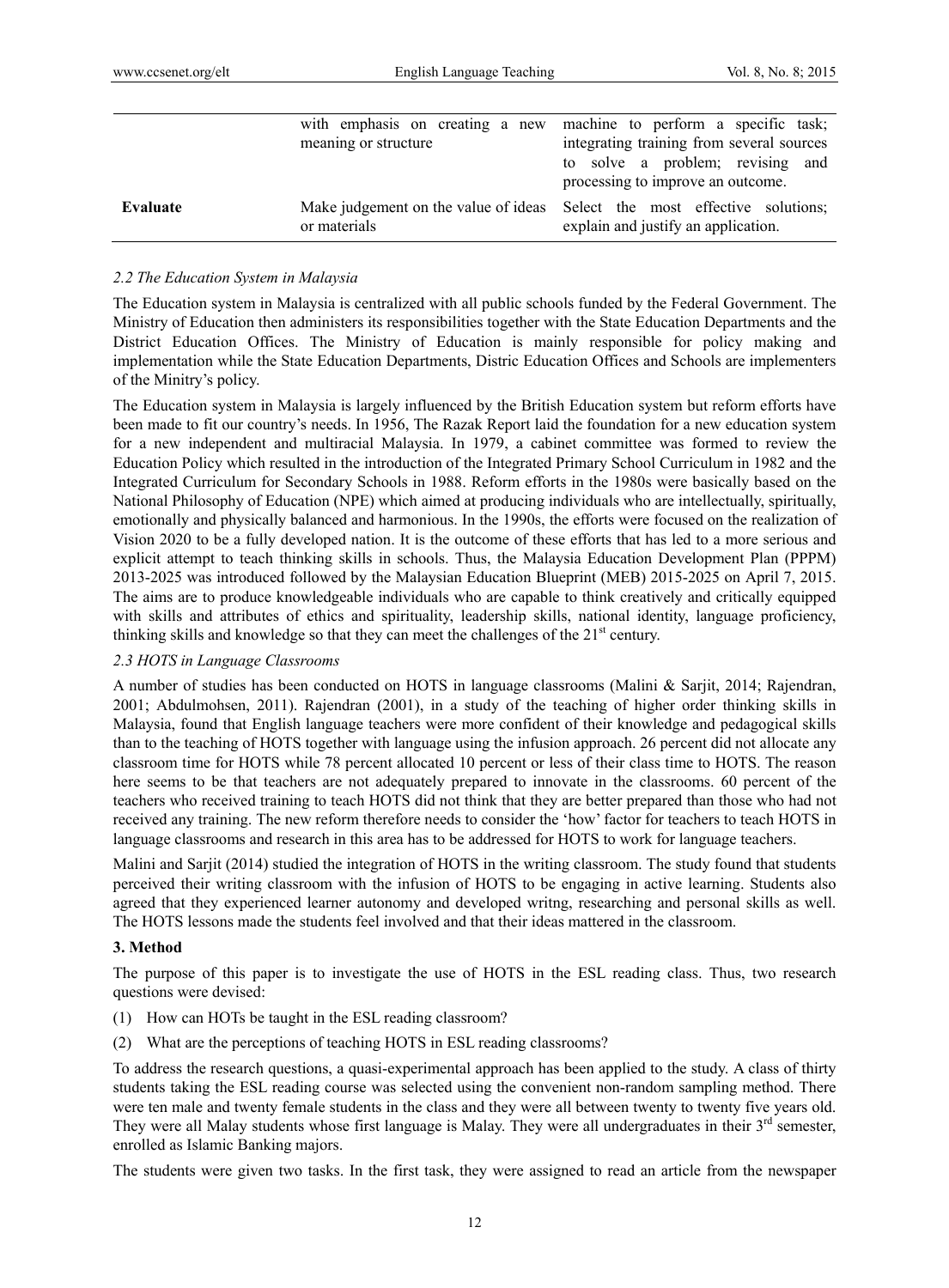pertaining to crimes and then to analyse, synthesis and evaluate the text. They were then required to comment critically in about 150 words online using the blended learning method via the university's i-learn portal. In the second task, they were assigned to read another article from the newspaper pertaining to the implementation of goods and services tax (GST). They were asked to analyse, synthesis and evaluate the text. Afterwhich, they were required to comment critically by using post-its and pasting their comments on the board. Prior to the tasks, a classroom group discussion was held where they were placed in different groups and given an opportunity to debate on the topic. The students were encouraged to voice their views and to use prior knowledge of the subject-matter as input. In both tasks, they were required to hand in a 200 words essay assignment of their discussion.

After the tasks were executed, an interview session was conducted on a selected number of 10 students. The structured interview consisted of 10 items pertaining to their knowledge of HOTS and their experience in doing the first and second tasks. A statistical analysis was then tabulated from the data collected.

#### **4. Results and Discussion**

#### *4.1 Grade Score of Assignment*

The grade score for the Task 1 and Task 2 essay assignment are tabulated with a maximum score of 10. Table 2 shows the descriptive statistics for both the tasks in terms of mean and standard deviation. For Task 1 (Online), the scores tabulated are Mean =  $5.1667$ ; SD =  $1.14721$ . For Task 2 (Offline), the scores tabulated are Mean = 5.6000; SD = 1.03724. This indicates that the mean score for Task 2 is higher than Task 1.

|                  | N  | Minimum | Maximum | Sum    | Mean   | Std.<br>Deviation |
|------------------|----|---------|---------|--------|--------|-------------------|
| TASK 1(Online)   | 30 | 3.00    | 8.00    | 155.00 | 5.1667 | 1.14721           |
| TASK 2 (Offline) | 30 | 4.00    | 8.00    | 168.00 | 5.6000 | 1.03724           |
| Valid N          | 30 |         |         |        |        |                   |

Table 2. Descriptive statistics of task 1 and 2

# *4.2 Interview Session*

After the treatments (Tasks 1 and 2) were applied, the students were interviewed based on a structured interview session. The results of the interview has been summarised in Table 3. It is discussed at length in section 4.2.1 to 4.2.10.

|  |  |  | Table 3. Responses according to interview items in frequencies and percentages |
|--|--|--|--------------------------------------------------------------------------------|
|  |  |  |                                                                                |

| <b>Interview Items</b>                      | Frequency | Percentage |
|---------------------------------------------|-----------|------------|
| 1. Comprehension of HOTS                    |           |            |
| Understood about HOTS                       | 18        | 60         |
| Partially understood about HOTS             | 9         | 18         |
| No idea about HOTS                          | 3         | 10         |
| 2. Task 1 Remarks                           |           |            |
| Enjoyed the task                            | 27        | 90         |
| Able to give viewpoint without reservations | 24        | 80         |
| Find it innovative and interesting          | 24        | 80         |
| Stimulates creativity                       | 18        | 60         |
| Stimulates thinking and sharing of ideas    | 24        | 80         |
| Encourages wide reading                     | 15        | 50         |
| 3. Task 2 Remarks                           |           |            |
| Enjoyed the task                            | 30        | 100        |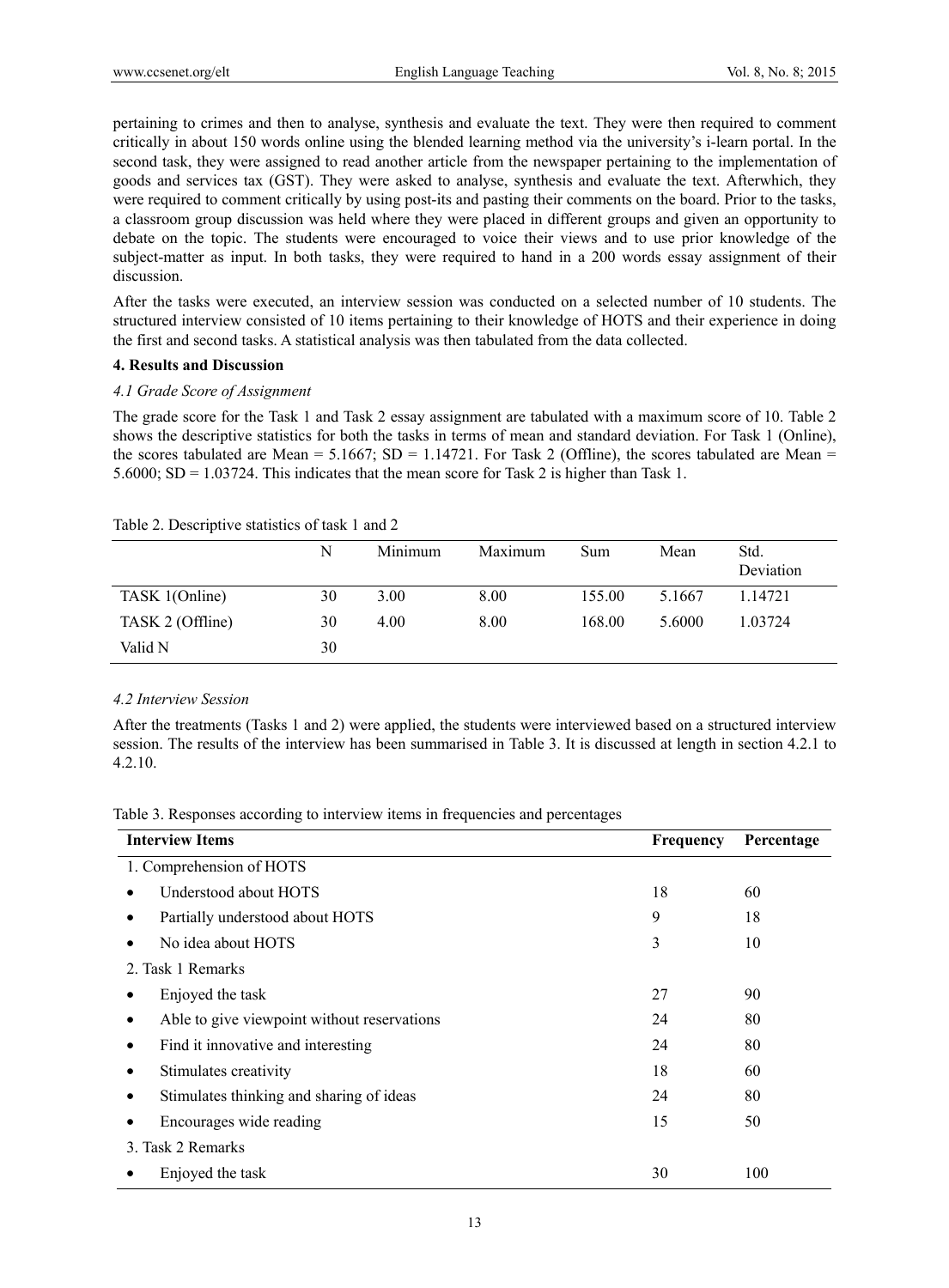| $\bullet$ | Stimulating and enriching                                          | 30 | 100 |
|-----------|--------------------------------------------------------------------|----|-----|
| $\bullet$ | Helps provide more ideas for the written assignment                | 27 | 90  |
| $\bullet$ | Fun and creative                                                   | 27 | 90  |
| $\bullet$ | Active classroom learning                                          | 21 | 70  |
| $\bullet$ | Builds confidence                                                  | 24 | 80  |
| $\bullet$ | Encourages reading of current issues                               | 30 | 100 |
|           | 4. Preferance of Tasks                                             |    |     |
|           | Task 2 better than Task 1                                          | 6  | 20  |
|           | (poor internet connectivity)                                       |    |     |
|           | 5. Overall remarks                                                 |    |     |
| $\bullet$ | First time experience with the tasks                               | 18 | 60  |
| $\bullet$ | Active learning and enjoyable                                      | 27 | 90  |
|           | 6. Benefits                                                        |    |     |
| $\bullet$ | Overcome shyness                                                   | 21 | 70  |
| $\bullet$ | Overcome feelings of being inferior due to poor command of English | 12 | 40  |
| $\bullet$ | Answers cannot be found in the book and is open ended              | 24 | 80  |
| ٠         | Promotes Reading                                                   | 27 | 90  |
| $\bullet$ | Promotes confidence in reading and thinking skills                 | 24 | 80  |
|           | 7. Creating Thinking Individuals                                   |    |     |
| $\bullet$ | Promotes creativity in doing the task                              | 12 | 40  |
| $\bullet$ | Uses Prior knowledge                                               | 15 | 50  |
| $\bullet$ | Needs application of what is understood                            | 18 | 60  |
| $\bullet$ | Needs analyzing and evaluating skills                              | 21 | 70  |
|           | 8. Recommendations by Respondents                                  |    |     |
|           | Highly recommended                                                 | 30 | 100 |
|           |                                                                    |    |     |

# 4.2.1 Comprehension of HOTS

In analyzing students' comprehension of HOTS, they were asked to explain what they understood about HOTS, Approximately 60 percent of the students admitted that they understood what HOTS was and the reason for this was because they were aware that they were the first batch that experienced the HOTS implementation in schools. 30 percent of the students admitted that they had little knowledge of what HOTS was all about and although they had heard or read something about it, they were not fully aware what it is or how it was implemented and to what extend. The other 10 percent said that they did not have any idea what HOTS meant.

#### 4.2.2 Task 1 Treatment

Task 1 was a treatment of reading and then responding to the question, "As a young Malaysian, what is your opinion on crime and how do you suggest crime can be prevented?" online. The students were instructed to post their views via the university's i-learn portal. In analyzing students' perception of the treatment, they were asked to describe their experience in doing Task 1. 90 percent of the students admitted that they enjoyed the classroom discussion and the online discussion. 80 percent admitted that they were able to give their viewpoints without reservations. 80 percent believed that this method of reading response was innovative and interesting. 20 percent felt that the internet connection was slow and they had poor internet access which dampened their enthusiasm to fulfill the task.

#### 4.2.3 Remarks on Task 1

In order to find out the general remarks on Task 1, the students were asked what they enjoyed most in doing Task 1. 60 percent commented that the task was innovative and creative. 80 percent said that it stimulated them to think and share their thoughts with others. 50 percent felt that they were more widely read or became more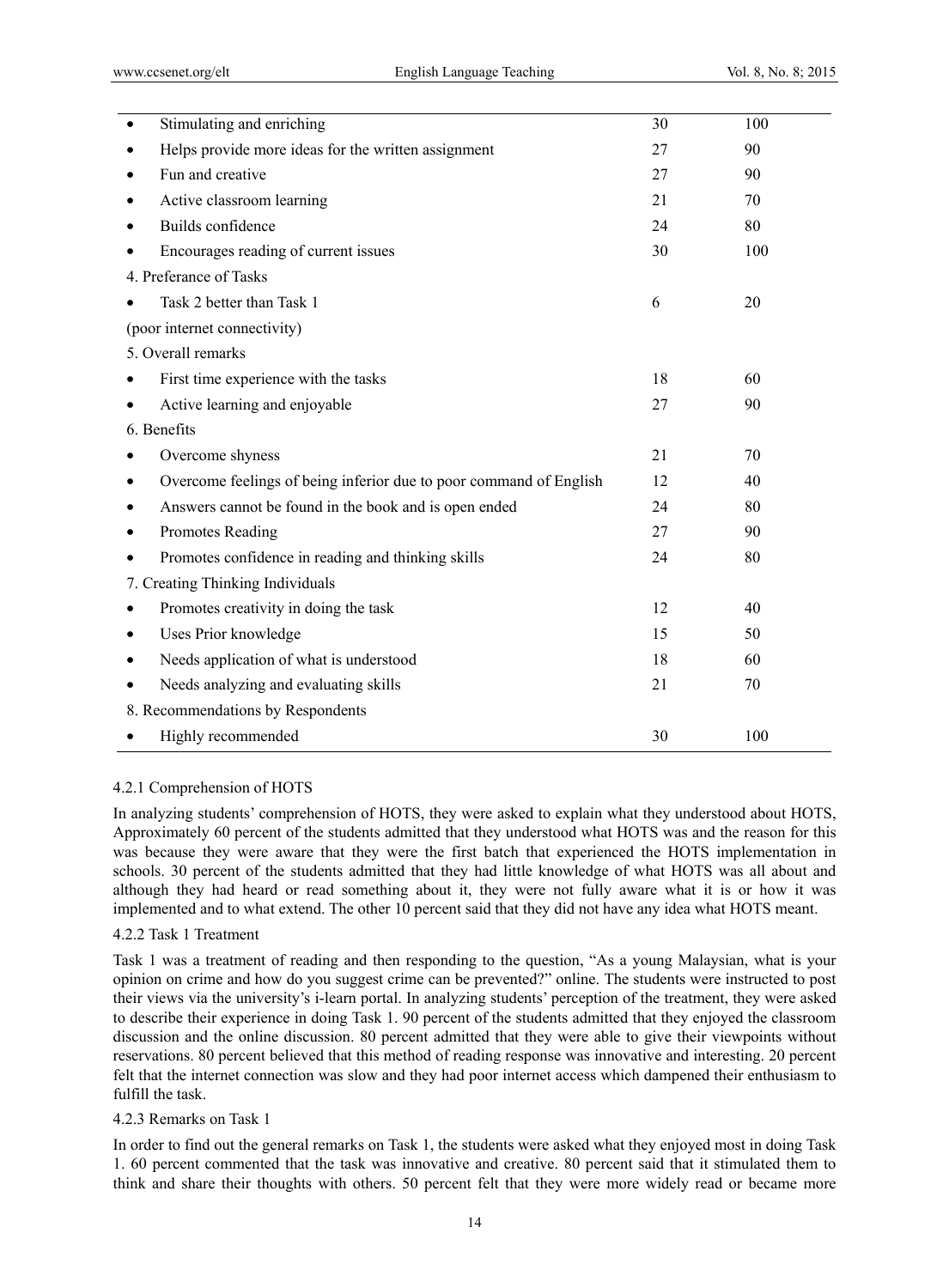interested in reading.

### 4.2.4 Task 2 Treatment

Task 2 was a treatment of reading and then responding to the question, "As a university student, what do you think GST is and how has it affected you?" offline (handwritten on a piece of paper and pasted on a board). In analyzing the students' perception of the treatment, they were asked to describe their experience in doing Task 2. 100 percent of the students agreed that the task was fun and they enjoyed doing it. They also agreed that the classroom discussion was really stimulating and enriching. 90 percent felt that the discussion provided them with more ideas to write their response and to look at things at a different perspective. They did not feel that the task was taxing.

# 4.2.5 Remarks on Task 2

To get feedback from the students on Task 2, they were asked what they enjoyed most in doing Task 2. 90 percent of the students admitted that the task was fun and creative as it allowed them to share their ideas, refute others as well as defend their response. 70 percent agreed that it provided for active classroom learning. 80 percent also felt that the activity of posting their views on the board for everyone to see gave them more conviction and confidence in voicing their opinions. All the students agreed that the activity encouraged them to read current issues, and to analyse, synthesis and evaluate the issues before presenting their views.

# 4.2.6 Comparison of Tasks 1 and 2

For the purpose of analysis, the students were asked whether they preferred Task 1 or Task 2 better. There were mixed response to this as the students as a whole generally agreed that both tasks were interesting. 20 percent of the students however admitted that they preferred the offline Task 2 activity better than Task 1 as they had poor internet access from their house and the university's i-learn portal was slow to upload.

# 4.2.7 Reasons for Remarks on Assigned Tasks

The students were asked to give reasons on why they enjoyed the assigned tasks. 60 percent commented that this was the first time they had a reading task outside the classroom. All the other reading assignments before this were reading of passages and answering of reading comprehension questions. 90 percent agreed that the task was active learning. All the students enjoyed the classroom and online discussions and said that it helped them to open up, think creatively, give their views and share their ideas.

# 4.2.8 Benefits from the Experience

The students were also asked to respond on how they have benefited from the experience of the treatments of Task 1 and 2. 70 percent of the students commented that before the treatments, they were shy or embarrassed to share their opinions and views. 40 percent also commented that they felt inferior as they had poor command of the English language. 80 percent said that they were not used to opening up and thinking of solutions or giving recommendations as they were used to finding the answers from the books that they have read. 90 percent agreed that the activities also promoted reading more current issues. 80 percent said that they have found new reading and thinking skills and the confidence to use them.

# 4.2.9 Creating Thinking Individuals

Feedback on whether the students thought that the tasks have made them thinking persons where asked. All the students felt that they had to use thinking skills in their attempt to answer the questions. 40 percent felt that they had to be creative in their answers so that it was not the same as their peers. 50 percent of the students felt that they had to recall what they have read previously or used prior knowledge to attempt the question. Another 60 percent felt that they had to apply what they understood about the issue and explained them in their own words. 70 percent felt that having to debate about the pros and cons of the issues and give suggestions and recommendations required analyzing and evaluating skills. For example, on the issue of how crime can be prevented in Malaysia, there were constructive criticisms on the suggestions of punishment by mandatory death penalty and preventive measures of educating children from young against criminal acts.There were 100 percent positive views on implementation of hudud law as a measure of prevention against crime.

# 4.2.10 Recommendation for the ESL Reading Classroom

Since the students had first hand experience of online and offline activities to the teaching of HOTS in the ESL reading classroom, they were asked whether it was feasible to recommend these to be used or continued to be used for the course. All the students highly recommended the tasks as it was found to be innovative and not confined to the classroom. They felt that if classrooms were taught using this method, students would be excited to learn as they were given a chance to be involved in the activity and that their viewpoints and opinions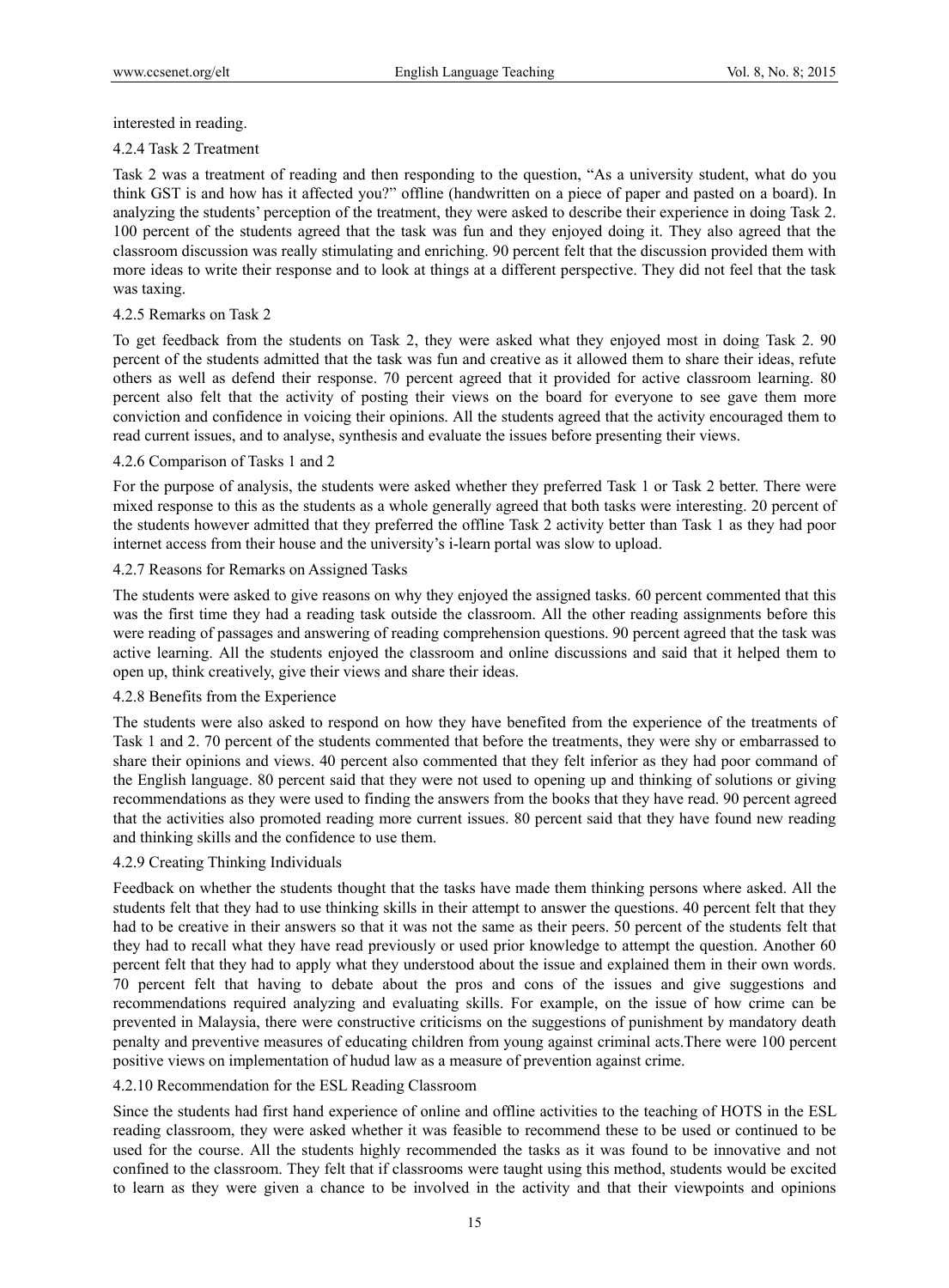mattered. The activities also promoted critical thinking skills and attributes of tolerance of other peoples' opinion, sharing and cooperating with your group's opinion and abiding by the last say of the lecturer as the referee for the discussion. All the students also felt that the lecturer's role of not taking sides or providing a yes/no answer but prompting and guiding for further thinking to be done and researched upon was also viewed as important for the activities or tasks to be successful. The reward of being named best group opinion was also encouraging and motivating to the students.

## **5. Conclusion and Recommendations**

The findings from the interview session indicated that the students favoured the given tasks for the ESL reading course. They felt that the method used in doing the tasks were innovative and creative. They were not only confined to expressing themselves online but were also encouraged to post their ideas on the board. They felt that prior to this, they have seen people posting their comments and feelings for the family of MH370 victims on the walls in public areas. However, to post their opinions after reading materials on them and sharing their views with their friends in class and online, helped them to give a more rounded and insightful opinion simply because they were not graded for the tasks and were given the freedom of expression. They also felt that how the lesson was carried out with positive encouragement and motivation for the lecturer was important. It meant that the lecturer had planned the lesson well in order for the execution to be successful.

The findings also indicated that the perceptions of the students toward the teaching of HOTS in the ESL reading classroom were positive. The students were actively involved in lively discussions and felt that both their involvement and opinions mattered to the discussions. They were also helped by their peers to defend their views and this helped instill cooperation among group members. They felt that the activity should be recommended as it has helped them to developed thinking skills like understanding the topic, researching the matters, analyzing and synthesizing on the issues and evaluating the opinions of others instead of just accepting everything that they have read blindly without any personal opinion on the issue.

Although the research was in a small scale as a preliminary to a bigger project, it provided favourable insight to the feasibility of HOTS in the ESL reading classroom. Rajendran (2001) argued that teachers were confident in teaching content but were still not ready to include HOTS in their classroom based on short term courses on HOTS by the ministry. Thus, little or no activities have been introduced to language classrooms for HOTS. Malini and Sarjit (2014) implied that the gap between pedagogical content knowledge and the application of HOTS in the language classroom was due to the relunctance and inability of teachers to innovate their activities to integrate HOTS in their lessons. Thus it can be concluded that for the successful implementation of HOTS in ESL reading classrooms, preparation and planning are vital. The positive attitude of the teacher as well as the creativity in innovating the lesson will also contribute to the success.

In line with the government's long term goal of becoming a developed nation and developing thinking individuals as human capitals for the  $21<sup>st</sup>$  century, the education system in Malaysia has gone through a paradigm of change with reforms to fit these needs. The recommendation for future studies therefore is to focus on how and why teachers should apply HOTS in their classrooms and not what teachers should know about HOTS to apply to classrooms.

# **References**

- Ames, C. (1992). Classrooms: Goals, structures, and student motivation. *Journal of Educational Psychology, 84*, 261-271. http://dx.doi.org/10.1037/0022-0663.84.3.261
- Beck, I. L. (1989). Reading and reasoning. *The Reading Teacher, 42*, 676-682.
- Brookhart, S. (2010). *How to Assess higher Order Thinking Skills in Your Classroom, ASCD*. Retrieved from http://www.ascd.org/Publications/Books/Overview/How-to-Assess-Higher-Order-Thinking-Skills-in-Your-Classroom.aspx
- Collins, R. (2014). Skills for the 21st Century: Teaching higher-order thinking. *Curriculum & Leadership Journal, 12*(14).
- Curriculum Development Center. (1989). *Integrated curriculum for secondary schools.* Kuala Lumpur, Malaysia: Ministry of Education.
- Curriculum Development Center. (1993). *Kemahiran berfikir: Konsep, model dan strategi pengajaran dan pembelajaran*. Kuala Lumpur, Malaysia: Ministry of Education.
- Educational Planning and Research Division. (1994). *Education in Malaysia*. Kuala Lumpur, Malaysia: Ministry of Education.